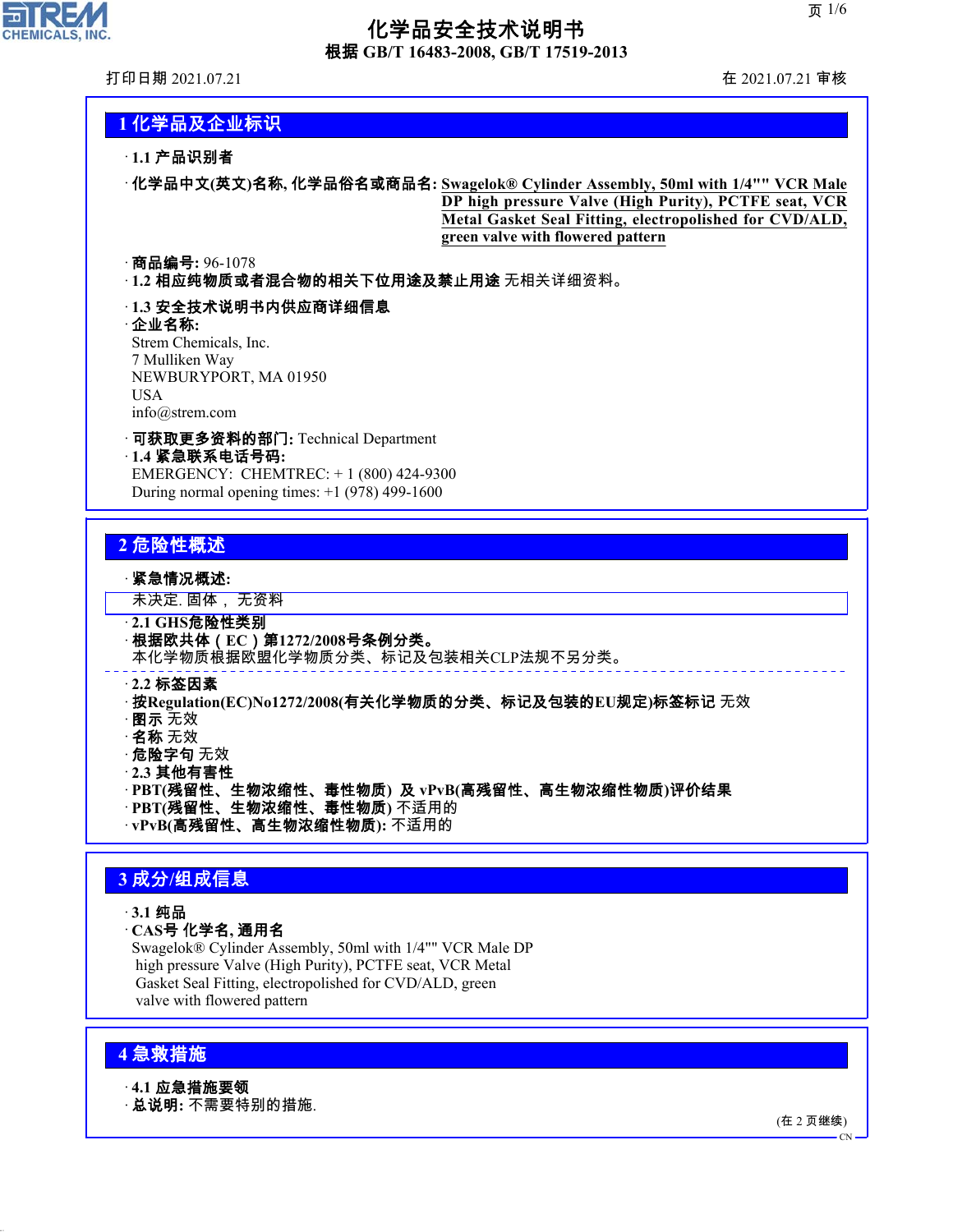根据 **GB/T 16483-2008, GB/T 17519-2013**

打印日期 2021.07.21 在 2021.07.21 审核

 $\overline{\mathbf{r}}$ 

**CHEMICALS, INC.** 

化学品中文**(**英文**)**名称**,** 化学品俗名或商品名: **Swagelok® Cylinder Assembly, 50ml with 1/4"" VCR Male DP high pressure Valve (High Purity), PCTFE seat, VCR Metal Gasket Seal Fitting, electropolished for CVD/ALD, green valve with flowered pattern**

(在 1 页继续)

· 吸入**:** 供给新鲜空气;如果病人感到不适时要询问医生.

**皮肤接触:** 一般的产品不会刺激皮肤.

· 眼睛接触**:** 张开眼睛在流水下冲洗数分钟.

· 食入**:** 如果症状仍然持续,请谘询医生.

· **4.2** 最重要的急慢性症状及其影响 无相关详细资料。

· **4.3** 需要及时的医疗处理及特别处理的症状 无相关详细资料。

### **5** 消防措施

· **5.1** 灭火方法

· 灭火的方法和灭火剂**:** 使用适合四周环境的灭火措施.

· **5.2** 特別危险性 无相关详细资料。

· **5.3** 特殊灭火方法

· 消防人員特殊的防护装备**:** 没有要求特别的措施.

### **6** 泄漏应急处理

· **6.1** 保护措施 没有要求.

· **6.2** 环境保护措施**:** 切勿让其进入下水道/水面或地下水.

· **6.3** 密封及净化方法和材料**:** 使用机械提起.

· **6.4** 参照其他部分

有关安全处理的资料请参阅第 7 节. 有关个人保护装备的的资料请参阅第 8 节. 有关弃置的资料请参阅第 13 节.

## **7** 操作处置与储存

· **7.1** 储存 不要求特别的措施. · 有关火灾及防止爆炸的资料**:** 不需特别的措施.

· **7.2** 混合危险性等安全储存条件

- · 储存**:**
- · 储存库和容器须要达到的要求**:** 没有特别的要求.
- · 有关使用一个普通的储存设施来储存的资料**:** 不需要.
- · 有关储存条件的更多资料**:** 没有.

· **7.3** 具体的最终用户 无相关详细资料。

### **8** 接触控制和个体防护

· 工程控制方法**:** 没有进一步数据;见第 7 项.

· **8.1** 控制变数

- · **在工作场需要监控的限值成分** 不要求.
- · 额外的资料**:** 制作期间有效的清单将作为基础来使用.

### · **8.2** 遗漏控制

44.1.1

- · 个人防护设备**:**
- · 一般保护和卫生措施**:** 当处理化学物品时,应遵循一般的预防措施.

· 呼吸系统防护**:** 不需要.

(在 3 页继续)

CN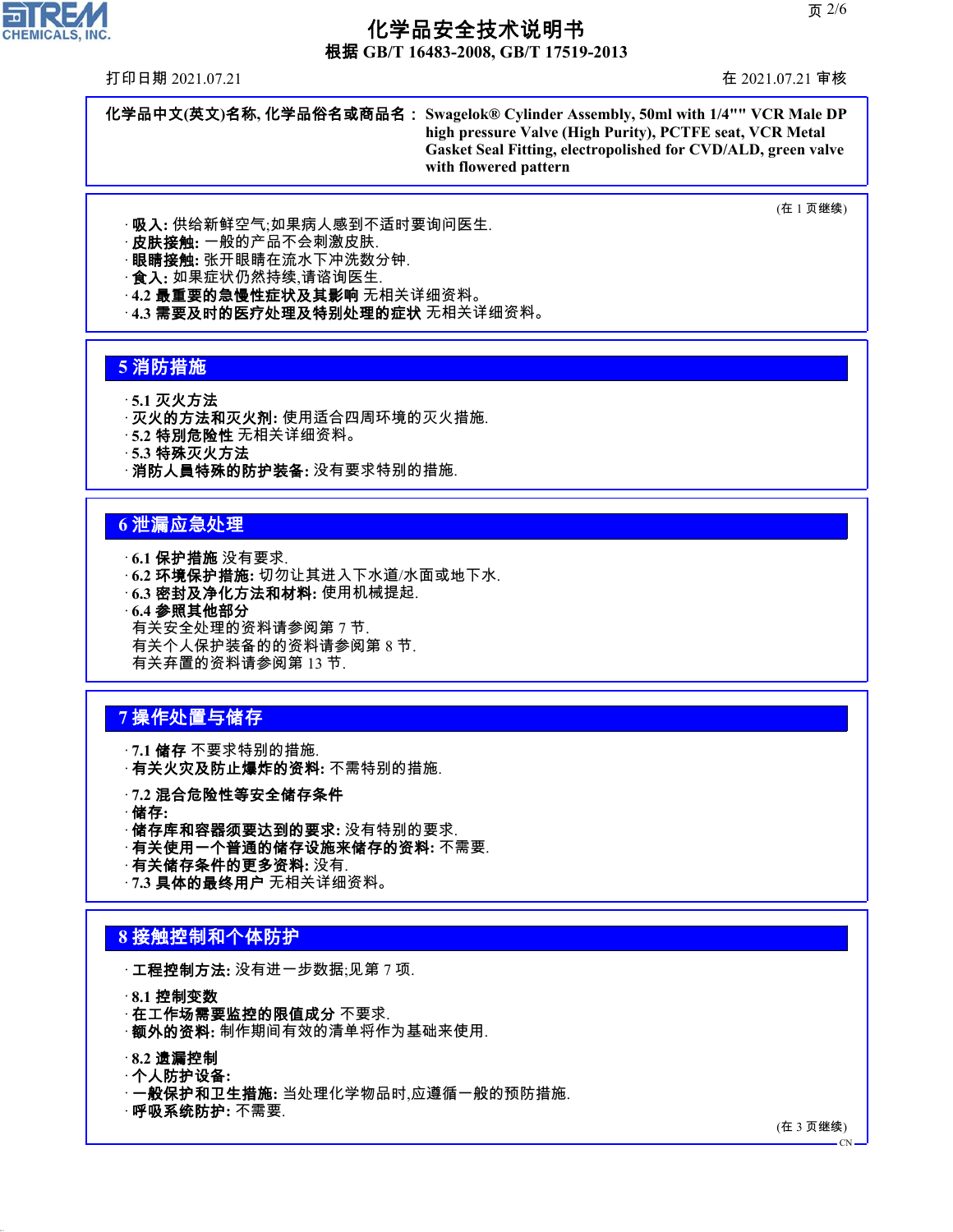根据 **GB/T 16483-2008, GB/T 17519-2013**

打印日期 2021.07.21 在 2021.07.21 审核

**FIREM** CHEMICALS, INC.

(在 2 页继续)

· 手防护**:** 手套的物料必须是不渗透性的, 且能抵抗该产品/物质/添加剂. 基于缺乏测试, 对于产品/制剂/化学混合物, 并不会提供手套材料的建议 选择手套材料时, 请注意材料的渗透时间, 渗滤率和降解参数 · 手套材料 选择合适的手套不单取决于材料, 亦取决于质量特征, 以及来自哪一间生产厂家 · **渗入手套材料的时间** 请向劳保手套生产厂家获取准确的破裂时间并观察实际的破裂时间 · 眼睛防护**:** 安全眼镜

|  | - 7 |     |  |
|--|-----|-----|--|
|  |     |     |  |
|  |     |     |  |
|  |     | . . |  |
|  |     |     |  |

44.1.1

| ·9.1 有关基本物理及化学特性的信息         |              |
|-----------------------------|--------------|
| ·一般说明                       |              |
| · 外观:                       |              |
| 形状:                         | 固体           |
| 颜色:                         | 未决定.         |
| $\cdot$ 气味:                 | 有特性的         |
| ·嗅觉阈限                       | 未决定.         |
| ·pH值:                       | 不适用的         |
| ·条件的更改                      |              |
| 熔点:                         | 未确定的         |
| 沸点/初沸点和沸程:未确定的              |              |
| ·闪点:                        | 不适用的         |
| · <b>可燃性 (固体、气体):</b> 产品不易燃 |              |
| · 点火温度:                     |              |
| 分解溫度:                       | 未决定.         |
| 自燃溫度:                       | 未决定.         |
| ·爆炸的危险性:                    | 该产品并没有爆炸的危险  |
| ·爆炸极限:                      |              |
| 较低:                         | 未决定.         |
| 较高:                         | 未决定.         |
| 蒸气压:                        | 不适用的         |
|                             |              |
| ·密度:<br>相対密度                | 未决定的<br>未决定. |
| · 蒸气密度                      | 不适用的         |
| 蒸发速率                        | 不适用的         |
|                             |              |
| ·溶解性                        |              |
| 水:                          | 不能溶解的        |
| · n-辛醇/水分配系数:               | 未决定.         |
| ·黏性:                        |              |
| 动态:                         | 不适用的         |
| 运动学的:                       | 不适用的         |

CN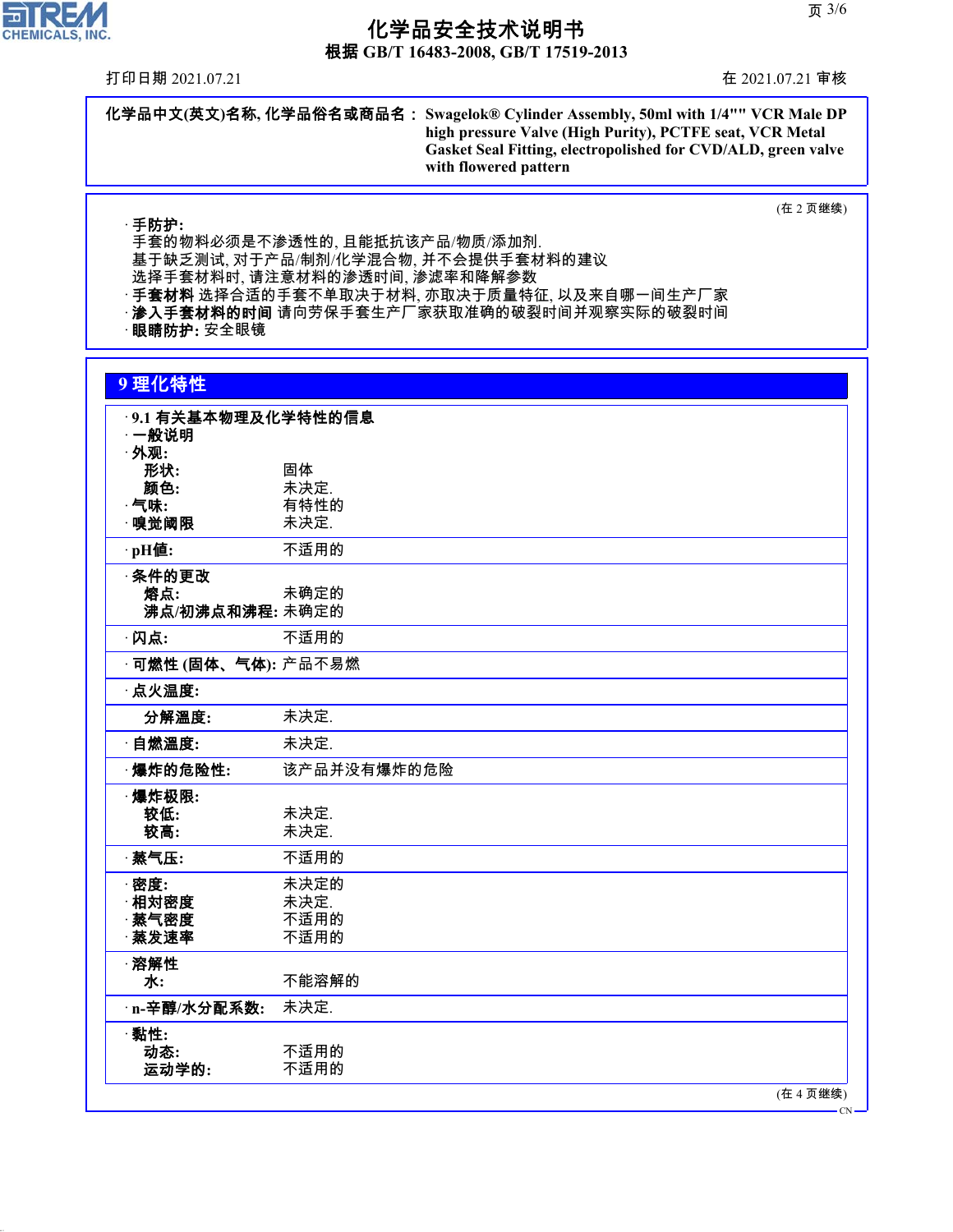根据 **GB/T 16483-2008, GB/T 17519-2013**

打印日期 2021.07.21 在 2021.07.21 审核

化学品中文**(**英文**)**名称**,** 化学品俗名或商品名: **Swagelok® Cylinder Assembly, 50ml with 1/4"" VCR Male DP high pressure Valve (High Purity), PCTFE seat, VCR Metal Gasket Seal Fitting, electropolished for CVD/ALD, green valve with flowered pattern**

(在 3 页继续)

| 有机溶剂:     | $0.0\,\%$ |
|-----------|-----------|
| 固体成份:     | $100.0\%$ |
| ·9.2 其他信息 | 无相关详细资料。  |

## **10** 稳定性和反应性

· **10.1** 反应性 无相关详细资料。

· **10.2** 稳定性

· 热分解**/**要避免的情况**:** 如果遵照规格使用则不会分解.

- · **10.3** 有害反应可能性 未有已知的危险反应.
- · **10.4** 应避免的条件 无相关详细资料。
- · **10.5** 不相容的物质**:** 无相关详细资料。
- · **10.6** 危险的分解产物**:** 未知有危险的分解产品.

## **11** 毒理学信息

- · **11.1** 对毒性学影响的信息
- · 急性毒性**:**
- · 主要的刺激性影响**:**
- · 皮肤**:**
- · 在眼睛上面**:**
- · 致敏作用**:**

## **12** 生态学信息

· **12.1** 生态毒性 · 水生毒性**:** 无相关详细资料。 · **12.2** 持久性和降解性 无相关详细资料。 · **12.3** 潜在的生物累积性 无相关详细资料。 · **12.4** 土壤内移动性 无相关详细资料。 · 额外的生态学资料**:** · 总括注解**:** 水危害级别 1(德国规例) (通过名单进行自我评估): 对水是稍微危害的 不要让未稀释或大量的产品接触地下水、水道或者污水系统. · **12.5 PBT(**残留性、生物浓缩性、毒性物质**)** 及 **vPvB(**高残留性、高生物浓缩性物质**)**评价结果 · **PBT(**残留性、生物浓缩性、毒性物质**)** 不适用的 · **vPvB(**高残留性、高生物浓缩性物质**):** 不适用的 · **12.6** 其他副作用 无相关详细资料。

## **13** 废弃处置

44.1.1

### · **13.1** 废弃处置方法

· 建议**:** 可以将少量的产品和家居废物一起丢弃.

(在 5 页继续)

 $\overline{C}N$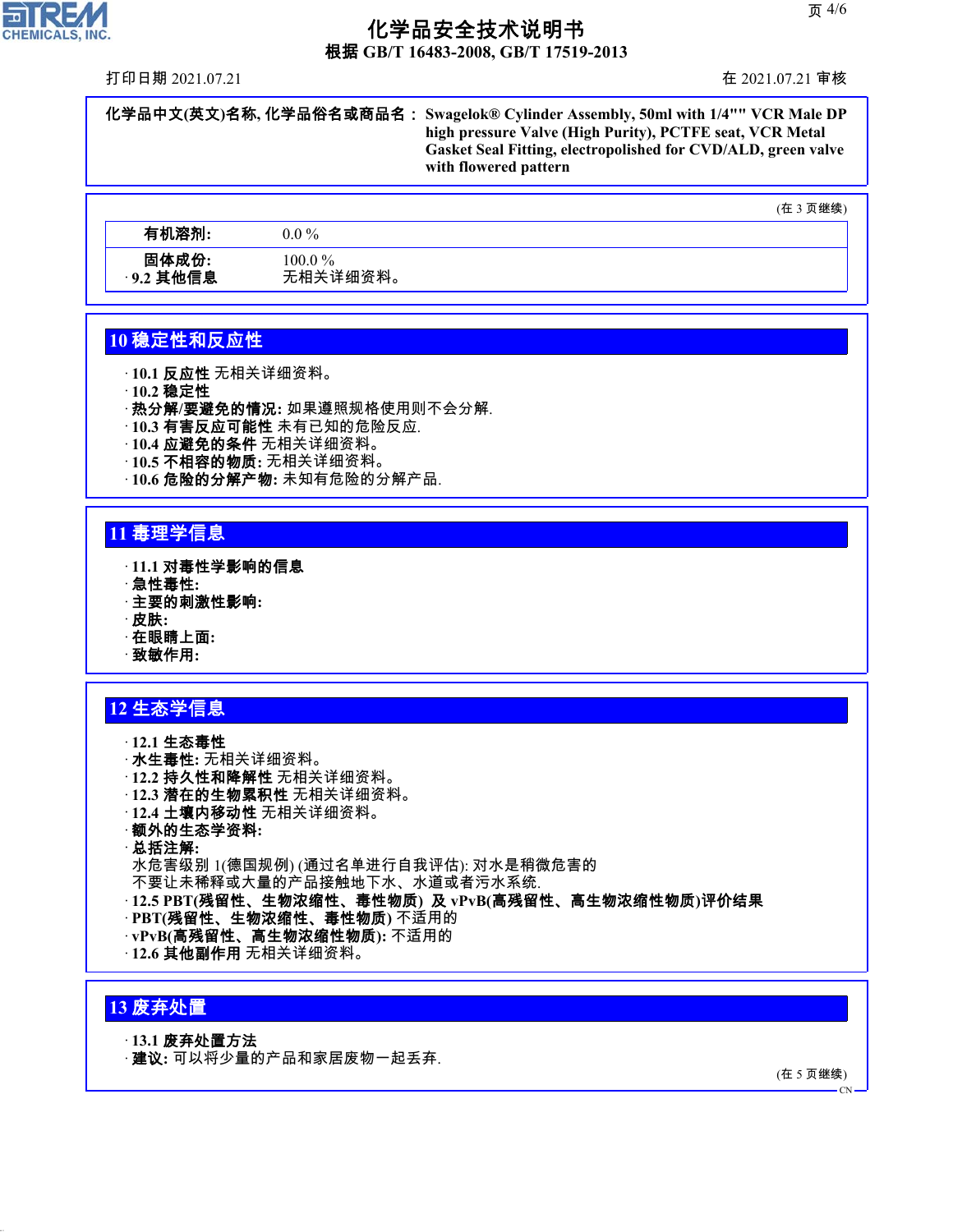根据 **GB/T 16483-2008, GB/T 17519-2013**

打印日期 2021.07.21 在 2021.07.21 审核

H

**CHEMICALS, INC.** 

化学品中文**(**英文**)**名称**,** 化学品俗名或商品名: **Swagelok® Cylinder Assembly, 50ml with 1/4"" VCR Male DP high pressure Valve (High Purity), PCTFE seat, VCR Metal Gasket Seal Fitting, electropolished for CVD/ALD, green valve with flowered pattern**

(在 4 页继续)

#### · 受汚染的容器和包装**:**

· 建议**:** 必须根据官方的规章来丢弃.

| 14 运输信息                                                                  |      |
|--------------------------------------------------------------------------|------|
| ·14.1 联合国危险货物编号(UN号)<br>ADR, ADN, IMDG, IATA                             | 无效   |
| $-14.2$ UN适当装船名<br>· ADR, ADN, IMDG, IATA                                | 无效   |
| <b>14.3 运输危险等级</b>                                                       |      |
| · ADR, ADN, IMDG, IATA<br>·级别                                            | 无效   |
| · 14.4 包装组别<br>ADR, IMDG, IATA                                           | 无效   |
| · 14.5 危害环境:<br>· 海运污染物质:                                                | 不是   |
| ·14.6 用户特别预防措施                                                           | 不适用的 |
| ·14.7 MARPOL73/78(针对船舶引起的海洋污染预防<br>协约)附件书2及根据IBC Code(国际装船货物编码)<br>的大量运送 | 不适用的 |
| · UN "标准规定":                                                             | 无效   |

## **15** 法规信息

· **15.1** 对相应纯物质或者混合物的安全、保健及环境法规**/**法律 · 新化学物质环境管理办法

· 中国现有化学物质名录

没有列出物质.

### · 国家的规章**:**

· 水危险级别**:** 水危险级别 1 (通过名单进行自我评估): 对水是稍微危险的 · **15.2** 化学物质安全性评价**:** 尚未进行化学物质安全性评价

### **16** 其他信息

该资料是基于我们目前的知识. 然而,这并不构成对任何特定产品特性的担保并且不建立一个法律上有效的 合同关系.

· 发行 **MSDS** 的部门**:** Technical Department.

· 联络**:** Technical Director

#### · 缩写**:**

44.1.1

ADR: Accord européen sur le transport des marchandises dangereuses par Route (European Agreement concerning the International Carriage of Dangerous Goods by Road)

IMDG: International Maritime Code for Dangerous Goods

(在 6 页继续)

CN